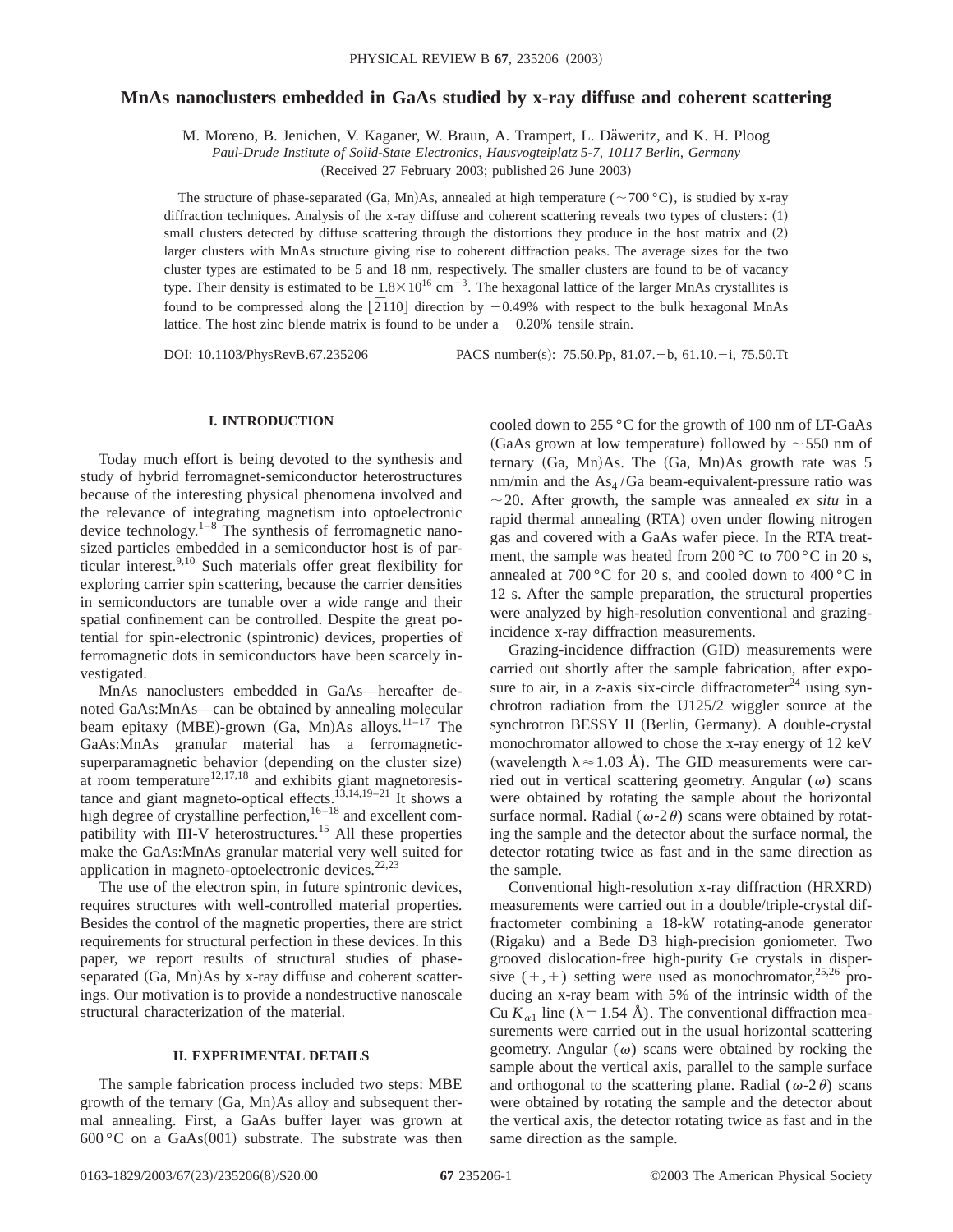

FIG. 1. High-resolution  $\omega$ -2 $\theta$  XRD scans across the (004) symmetric Bragg reflections in a  $(Ga, Mn)As/LT-GaAs/GaAs(001)$ sample, recorded (a) before and (b) after annealing.

#### **III. RESULTS**

#### **A. Coherent scattering**

Conventional HRXRD was used to analyze the phase separation occurring upon annealing. Figure 1 shows  $\omega$ -2 $\theta$ scans across the  $(004)$  symmetric reflection in the  $(Ga, Mn)As/LT-GaAs/GaAs(001) sample: (a) before and (b)$ after annealing. Before annealing, in addition to the GaAs substrate peak, two intense peaks are revealed corresponding to coherent diffraction in the LT-GaAs buried layer and in the  $(Ga, Mn)As$  top layer. From the HRXRD data, the Mn content in the  $(Ga, Mn)As$  layer is estimated to be 8.5% at most.<sup>27</sup> Upon annealing, the Mn atoms leave the zinc blende lattice to form clusters embedded in GaAs. The strain state of the  $(Ga, Mn)As$  layer changes from highly compressive [Fig.  $1(a)$ ] in the as-grown material, to slightly tensile [Fig. 1(b)] in the matrix of the granular material. The GaAs:MnAs matrix is determined to be compressed in the  $[001]$  direction by  $(\Delta a/a)_{[001]} = -0.20\%$ .

Transmission electron microscopy<sup>17</sup> and selected-area electron diffraction<sup>28</sup> analysis of phase-separated (Ga, Mn)As material have shown that the granular layer may contain hexagonal MnAs clusters with a well-defined orientation with respect to the zinc blende GaAs matrix: the (0001) basal planes of the MnAs crystallites are parallel to  $\{111\}$  GaAs planes, and the  $\langle \overline{2}110 \rangle$  MnAs directions are parallel to  $\langle 110 \rangle$  or  $\langle 11\overline{1}0 \rangle$  GaAs directions. There are four possible orientations for the MnAs crystallites, such that the (0001) MnAs planes are parallel to any of the four  $\{111\}$ GaAs planes. In the sample investigated here, we did not succeed to detect the weak diffraction signal from MnAs crystallites, using conventional x-ray diffraction, because of the relatively strong contribution of thermal diffuse scattering in this type of measurements. In order to improve the dynamic range, we carried out GID measurements, using synchrotron radiation. By using grazing incidence of the beam, the penetration of the x rays into the bulk crystal is limited. An optimum signal-to-noise ratio is obtained when the angle of incidence is equal to the critical angle for total external reflection.<sup>29</sup> Then the measurement is highly surface sensitive, and the contribution of thermal diffuse scattering from the bulk is dramatically reduced, which allows weak signals to show up.

We have succeeded to detect coherent diffraction from MnAs crystallites embedded in GaAs in a grazing-incidence/ grazing-exit geometry, using synchrotron radiation. Figure 2 shows a  $\omega$ -2 $\theta$  scan across the (220) reflection in the GaAs matrix of the granular layer. The incidence and exit angles were both set to 0.3°, which is close to the critical angle for total external reflection in GaAs. Three peaks are apparent in Fig. 2. The most intense peak corresponds to the (220) reflection in the matrix of the granular layer. Two weaker peaks are visible on either side of the main peak. They correspond to coherent diffraction in differently oriented MnAs crystallites. The weak peak at a larger angle corresponds to the  $\{2110\}$  reflections in MnAs crystallites whose (0001) basal planes are parallel either to  $(\overline{1}11)$  or to  $(1\overline{1}1)$  GaAs planes  $\frac{1}{2}$  (see the right inset in Fig. 2). In these crystallites, the  $\{2\overline{1}10\}$ MnAs planes are exactly parallel to the (110) planes of the GaAs matrix. The weak peak at a smaller angle corresponds to the  $\{0\overline{1}12\}$  reflections (not equivalent to the  $\{\overline{2}110\}$  reflections) in MnAs crystallites whose (0001) basal planes are parallel either to  $(111)$  or to  $(\overline{111})$  GaAs planes (see the left inset in Fig. 2). In these crystallites, the  ${0\overline{1}12}$  MnAs planes are tilted by about  $6^{\circ}$  towards GaAs  $(11\bar{1})$ , with respect to the (110) planes of the GaAs matrix. Although the MnAs  ${0\overline{1}12}$  reflection is not aligned with the GaAs (220) reflection, it is detected due to the elongated shape of the diffraction maxima in grazing-incidence measurements. $29$  The detection of coherent diffraction from the MnAs crystallites in the GID measurements indicates that the oxidation of the sample surface was not severe, and the near surface region kept good structural quality.

From the position of the  $(2110)$  MnAs peak in Fig. 2, the interplanar distance in the MnAs crystallites along the  $\left[\overline{2}110\right]$  direction was determined to be  $a_{\left[\overline{2}110\right]}^{\text{cluster}} = 1.853$  Å. This is close to, but smaller than, the corresponding interplanar distance in bulk hexagonal MnAs  $a_{\overline{2}}^{\text{bulk}} = 1.862 \text{ Å}$  (Ref. 30). Thus, the lattice of the MnAs crystallites is found to be compressed along the  $\left[\overline{2}110\right]$  direction by  $\left(\Delta a/a\right)_{\left[\overline{2}110\right]}$  $=$   $-0.49\%$ .

We interpret the large width of the  $(\overline{2}110)$  MnAs peak in Fig. 2 as a result of the small size of the crystallites. The Scherrer equation $31,32$ 

$$
L = \frac{0.94\lambda}{\Delta \cos \theta_{\rm B}}
$$
 (1)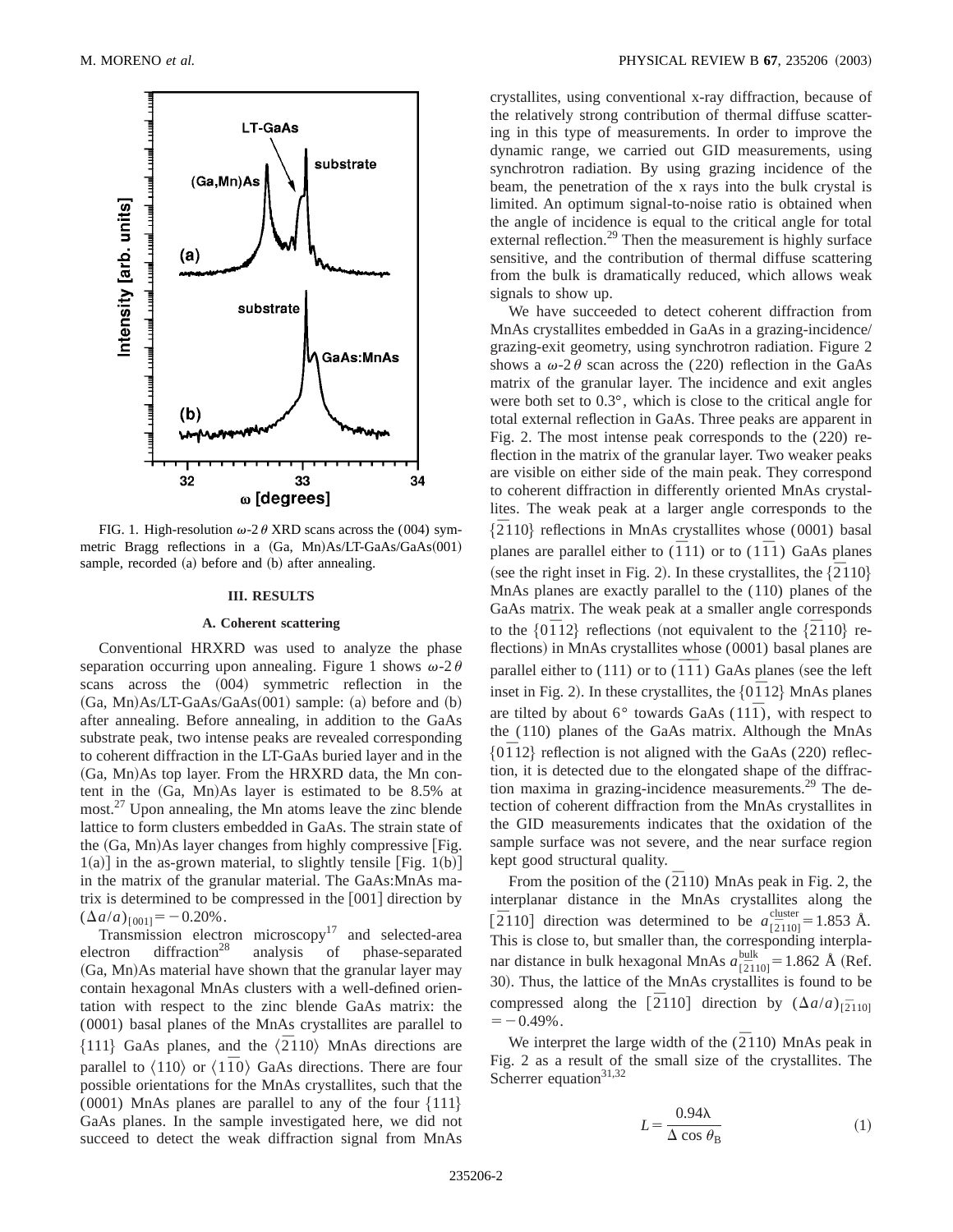

FIG. 2.  $\omega$ -2 $\theta$  scans (grazing-incidence measurements) across the (220) reflection in the matrix of the GaAs:MnAs granular layer. Two independent measurements on the same sample are displayed (circles and squares). The solid line is a guide to the eye. The weak peaks correspond to the  $(\overline{2}110)$  and  $(0\overline{1}12)$  reflections in differently oriented MnAs crystallites, as illustrated in the respective insets that indicate the corresponding diffracting planes.

relates the crystallite size  $L$  to the peak broadening  $\Delta$  in  $\omega$ -2 $\theta$  scans. Here,  $\lambda$  is the x-ray wavelength,  $\theta$ <sub>B</sub> is the Bragg angle, and  $\Delta$  is the full width at half maximum of the diffraction peak (in radians). Equation  $(1)$  gives the size of the crystallites in the direction perpendicular to the diffracting planes. Hence, the average size of the MnAs precipitates in the  $\left[ 2110 \right]$  direction is estimated to be  $L \approx 18$  nm.

# **B. Diffuse scattering**

The analysis of diffuse scattering near Bragg reflections is a powerful method to study defect clusters that induce lattice distortions in crystalline materials. $33-63$  This technique has been used very successfully in studying point defects, dislocation loops, and precipitates in metals $45-47$  and semiconductors,  $48-63$  including GaAs.<sup>59–63</sup> We have recorded a map of the reciprocal space near the  $(004)$  reflection (Fig. 3) to study the symmetry of the diffuse scattering in the GaAs:MnAs layer. Our experimental setup for conventional HRXRD offered the possibility to use an analyzer crystal to record reciprocal space maps. However, in order to improve



FIG. 3. Reciprocal space map near the (004) reflections in the annealed (granular) sample.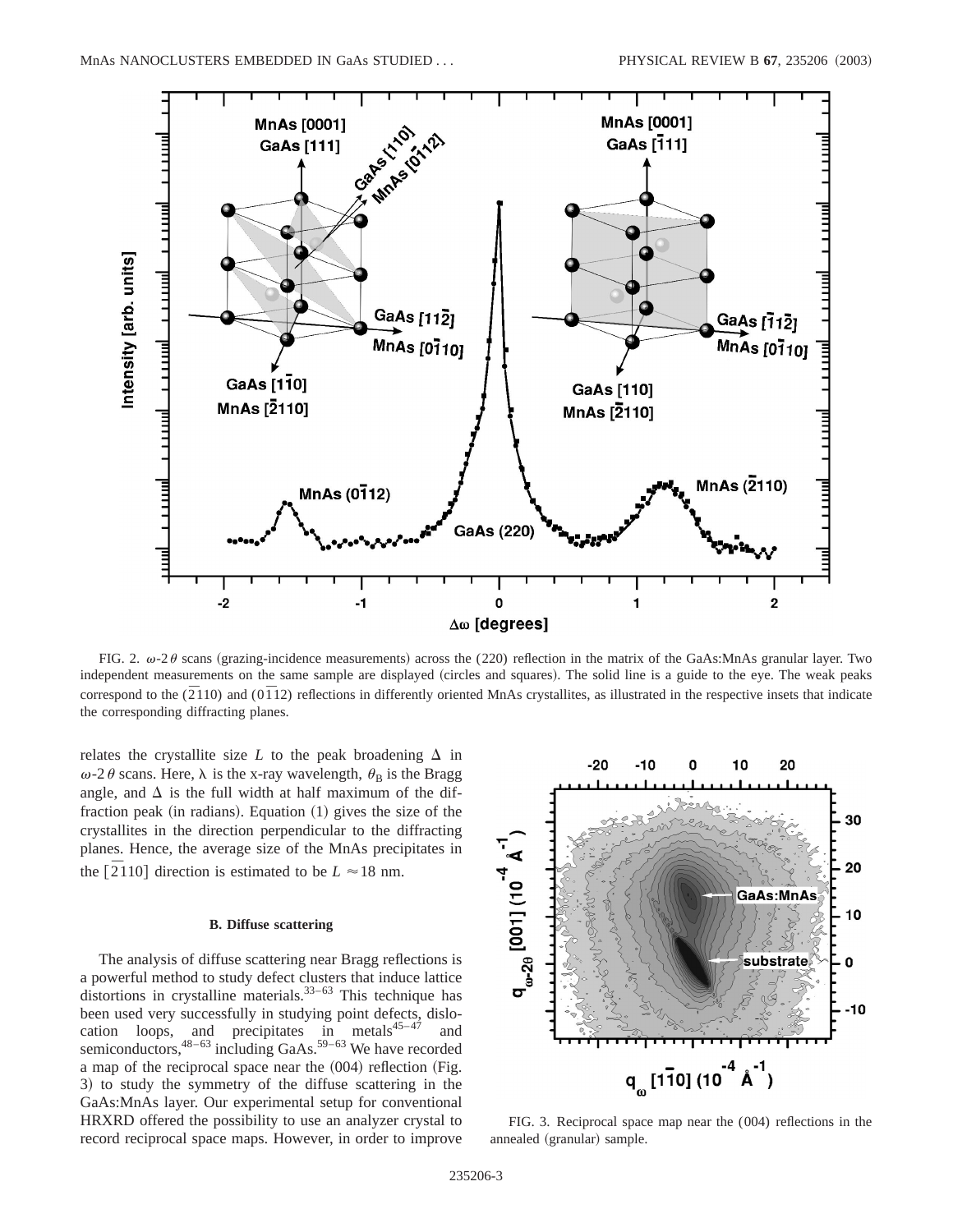the experimental sensitivity and to keep the intensity of the diffuse scattering sufficiently high, we have used two aligned narrow slits (instead of the analyzer crystal) in front of the detector, and the x-ray beam was not collimated in the vertical direction orthogonal to the diffraction plane. The reciprocal-space map shows two intense peaks corresponding to coherent diffraction in the GaAs substrate and in the GaAs:MnAs matrix as well as broad diffuse scattering. The latter is centered on the coherent diffraction peak from the GaAs:MnAs matrix, and extends asymmetrically in the [001] direction ( $\omega$ -2 $\theta$  direction) towards negative values. The intensity contours of Fig. 3 are deformed diagonally, especially around the coherent diffraction peak from the GaAs substrate. The diagonal streaks are an experimental artifact induced by the finite size of the detector slit aperture.

Diffuse scattering measurements in conventional HRXRD can be performed in a quite limited range of wave vectors. Therefore, we carried out measurements under grazingincidence conditions using synchrotron radiation.<sup>54,56</sup> We measured the diffuse scattering intensity in the GaAs:MnAs granular layer in the vicinity of different reciprocal lattice points. Figure 4 shows  $\omega$ -2 $\theta$  and  $\omega$  scans across the (220) reflection recorded in a grazing-incidence/grazing-exit geometry, the incidence and exit angles being equal to 0.3°, and an  $\omega$  scan across the (111) reflection recorded in a grazingincidence/nongrazing-exit geometry, the incidence angle being  $0.3^\circ$  and the exit angle  $10.2^\circ$ . Narrow slits limited (in two orthogonal directions) the size of the scattered beam entering the detector. Pronounced diffuse scattering is revealed. In  $\omega$  scans [Figs. 4(b) and 4(c)], the diffuse scattering extends symmetrically. In the  $\omega$ -2 $\theta$  scan across the (220) reflection  $[Fig. 4(a)]$ , the diffuse scattering intensity distribution is asymmetric, with a higher intensity at the small-angle side of the coherent diffraction peak.

The distribution of the diffuse scattering along radial directions of the reciprocal space is sensitive to the sign of the deformation.36,62 The scattering from vacancy-type defect clusters comprises local Bragg scattering from expanded regions immediately surrounding the clusters, and therefore occurs at wave vectors smaller than the reciprocal lattice vector. Conversely, the scattering from interstitial-type defect clusters occurs mainly at larger wave vectors.<sup>34</sup> The asymmetric contribution to the diffuse scattering leads then to a higher intensity at smaller angles for vacancy-type defects and a higher intensity at larger angles for interstitial-type defects.<sup>34,45</sup> The observed asymmetry of the diffuse scattering in our GaAs:MnAs granular layer along radial directions of the reciprocal space [Figs. 3 and  $4(a)$ ] indicates that the defect clusters are of vacancy type.

Figure 5 shows a log-log plot of the symmetric part of the diffuse scattering intensity $\overline{64}$  measured around the (220) and  $(111)$  reflections in the granular layer. The three curves of Fig. 4 coincide when they are plotted as a function of *q*  $= |q|$ , where  $q = Q - G$  is defined as the deviation of the scattering vector *Q* from the reciprocal lattice vector *G*. The peak showing up at  $q \approx 0.25 \text{ Å}^{-1}$ , in the curve corresponding to the  $\omega$ -2 $\theta$  scan across the GaAs (220) reflection (Fig. 5), is due to coherent diffraction in the MnAs crystallites, as discussed above. Three regions are distinguished in the scat-



FIG. 4. Grazing-incidence measurements. (a)  $\omega$ -2 $\theta$  and (b)  $\omega$ scans across the (220) reflection in the matrix of the GaAs:MnAs granular layer for incidence and exit angles equal to the critical angle (0.3°). (c)  $\omega$  scan across the (111) reflection for an incidence angle of 0.3° and an exit angle of 10.2°. The solid symbols correspond to the raw data, and the solid lines to the symmetric part of the curves.

tered intensity shown in Fig. 5. Their origin can be identified considering the theory of diffuse scattering from crystals with defects. $33-42$  At relatively small wave vectors, the diffuse scattering is due to the far field of elastic distortions around defects. In this region, called Huang diffuse scattering, the symmetric part of the intensity distribution follows an universal law  $I_H \sim q^{-2}$ . The diffuse scattering at larger wave vectors originates in the vicinity of the defects where the distortions are strong.<sup>35</sup> In this region, called asymptotic or Stokes-Wilson scattering, the intensity distribution follows another universal law  $I_{SW} \sim q^{-4}$ . The intensity of the Stokes-Wilson scattering quickly decreases when the wave vector *q*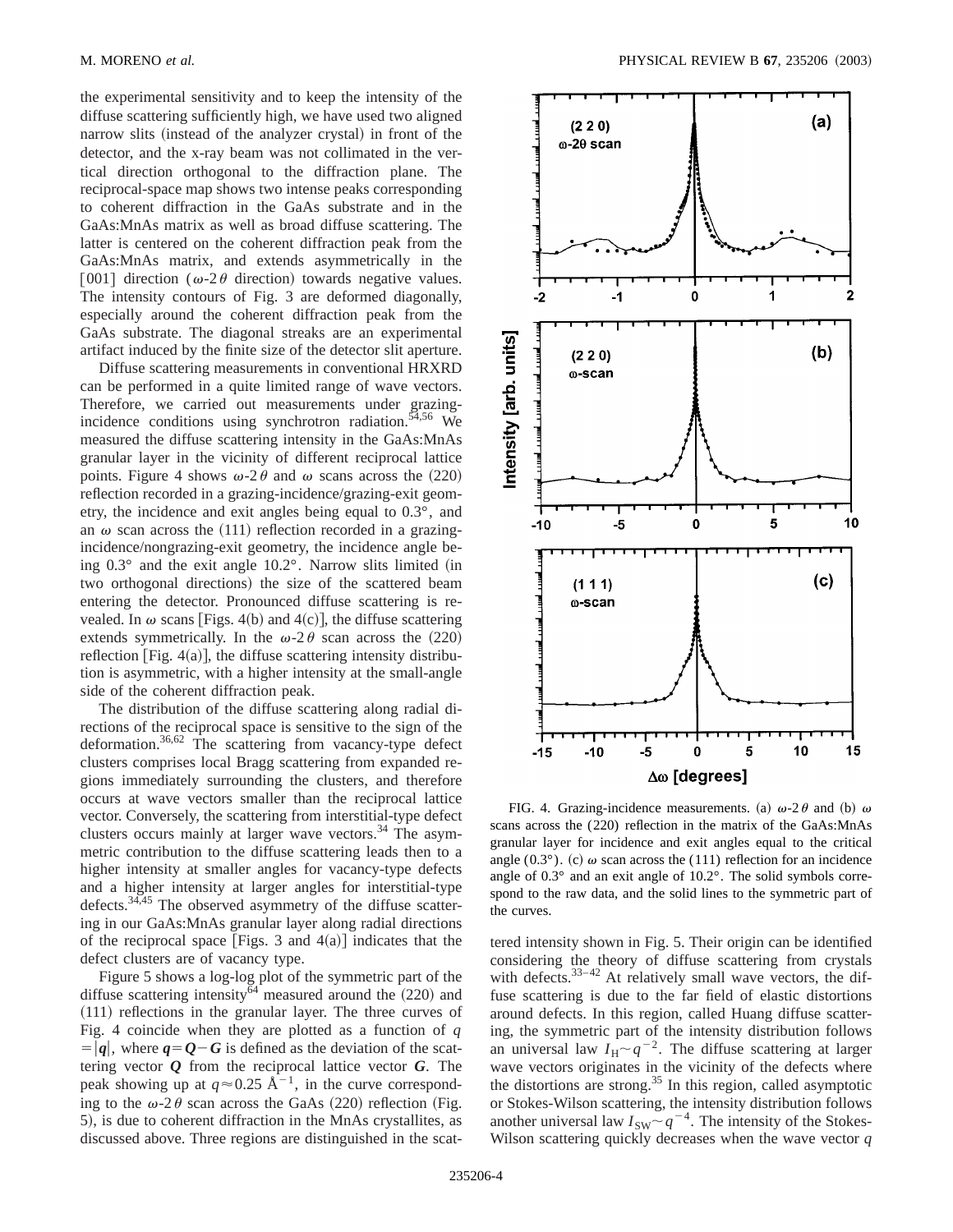

FIG. 5. Log-log plot of the symmetric part of the diffuse scattering close to the (220) and (111) reflections in the GaAs:MnAs matrix. Solid circles correspond to the  $\omega$ -2 $\theta$  scan across the (220) reflection of Fig. 4(a), open circles correspond to the  $\omega$  scan across the  $(220)$  reflection of Fig.  $4(b)$ , and open squares correspond to the  $\omega$  scan across the (111) reflection of Fig. 4(c). The solid lines indicate the exact  $-2$ ,  $-4$ , and  $-2$  slopes, which fit the experimental data in the ranges of wave vectors corresponding to the dominant Huang, Stokes-Wilson, and thermal diffuse scattering, respectively. The transition from the Huang to the Stokes-Wilson scattering takes place at the wave vector  $q_0 \approx 0.0374 \text{ Å}^{-1}$ .

increases. At sufficiently large *q*, the scattering from defects becomes weaker than the thermal diffuse scattering, which follows the law  $I_T \sim q^{-2}$  (Ref. 65). Thermal diffuse scattering is also present (and described by the same law) at smaller wave vectors, but it cannot be distinguished because of the dominating diffuse scattering from the defect clusters.

An average defect cluster size can be estimated from the value  $q_0$  where the  $q^{-2}$  dependence of the Huang diffuse scattering changes to the  $q^{-4}$  dependence of the Stokes-Wilson scattering (Fig. 5). This effect has been used<sup>49–53</sup> for experimental estimations of defect cluster sizes. For spherical loose clusters of point defects in an elastically isotropic crystal, for which radial displacement fields simply superimpose on each other,  $33,34$  one has

$$
q_0 \approx \frac{1}{R_0},\tag{2}
$$

where  $R_0$  is the effective mean radius of the defect clusters. Hence, from the value  $q_0 \approx 0.0374 \text{ Å}^{-1}$  obtained from Fig. 5, the mean diameter of the defect clusters responsible for the diffuse scattering in our GaAs:MnAs layer is estimated to be  $d=2R_0 \approx 5$  nm.

The intensity of the Huang diffuse scattering is proportional to the number of defect clusters and, when properly normalized, can be used to determine the cluster density. The intensity of the thermal diffuse scattering provides an internal reference, which can be used to scale the Huang intensity.60 In the Huang region, the symmetric part of the scattered intensity can be expressed  $\text{as}^{36,42}$ 

$$
I_{\rm H}(q) = N_{\rm d}|f|^{2} \frac{(\Delta V)^{2}}{v^{2}} \frac{Q^{2}}{q^{2}} \Pi(m, n), \tag{3}
$$

where  $N_d$  is the total number of defect clusters in the illuminated sample volume,  $f$  is the structure factor,  $\Delta V$  is the change in the volume of the crystal produced by a single defect cluster, *v* is the unit cell volume, and  $\Pi(m,n)$  is a dimensionless factor of order 1, which depends on the unit vectors  $m = Q/Q$  and  $n = q/q$  and on the elastic constants of the matrix. The Huang intensity in Eq.  $(3)$  is expressed in electron units (i.e., with respect to the Thompson scattering from a free electron). The thermal diffuse scattering intensity can be expressed, in the same units,  $as^{65}$ 

$$
I_{\rm T}(q) = |f|^2 \frac{V k_{\rm B} T/E}{v^2} \frac{Q^2}{q^2} \widetilde{K}(m, n), \tag{4}
$$

where  $k_B$  is the Boltzmann constant,  $T$  is the temperature of the sample, *V* is the irradiated volume, *E* is the Young modulus, and  $\tilde{K}(m,n)$  is another dimensionless factor of order 1. We have introduced the factor  $\tilde{K} = E K$ , instead of the commonly used factor  $K(m,n)$  (Ref. 65), in order to express the thermal diffuse scattering intensity in analogous form as the Huang scattering intensity. Dividing Eq.  $(3)$  by Eq.  $(4)$  we obtain

$$
\frac{I_{\rm H}(q_{\rm H})|q_{\rm H}|^2}{I_{\rm T}(q_{\rm T})|q_{\rm T}|^2} = n_{\rm d} \frac{(\Delta V)^2}{k_{\rm B}T/E} \alpha(m,n),\tag{5}
$$

where  $n_d = N_d / V$  is the defect cluster density,  $q_H$  is the wave vector in any point of the Huang scattering region, and  $I_{\rm H}(q_{\rm H})$  is the measured intensity in that point, while  $q_{\rm T}$  and  $I_T(q_T)$  are analogous values in the thermal diffuse scattering region. The dimensionless factor  $\alpha = \Pi/\tilde{K}$  is of order 1. For example, for an [hh0] reflection in a cubic crystal and scattering direction along  $[110]$ , we obtain

$$
\alpha = \frac{2(c_{11} + 2c_{12})^2}{9E(c_{11} + c_{12} + 2c_{44})},\tag{6}
$$

using the expressions for  $\Pi$  and *K* derived in Refs. 36 and 65. Here,  $c_{11}$ ,  $c_{12}$ , and  $c_{44}$  are the elastic constants of the matrix. We note that the ratio  $k_B T/E$  is a volume that is small compared to the atomic volume. For GaAs at room temperature,  $E = 8.53 \times 10^{11} \text{ erg/cm}^3$  (Ref. 66), so that  $k_B T/E = 4.8$  $\times 10^{-5}$  nm<sup>3</sup>. Considering the elastic constants of GaAs,<sup>66</sup> we obtain  $\alpha \approx 0.46$ .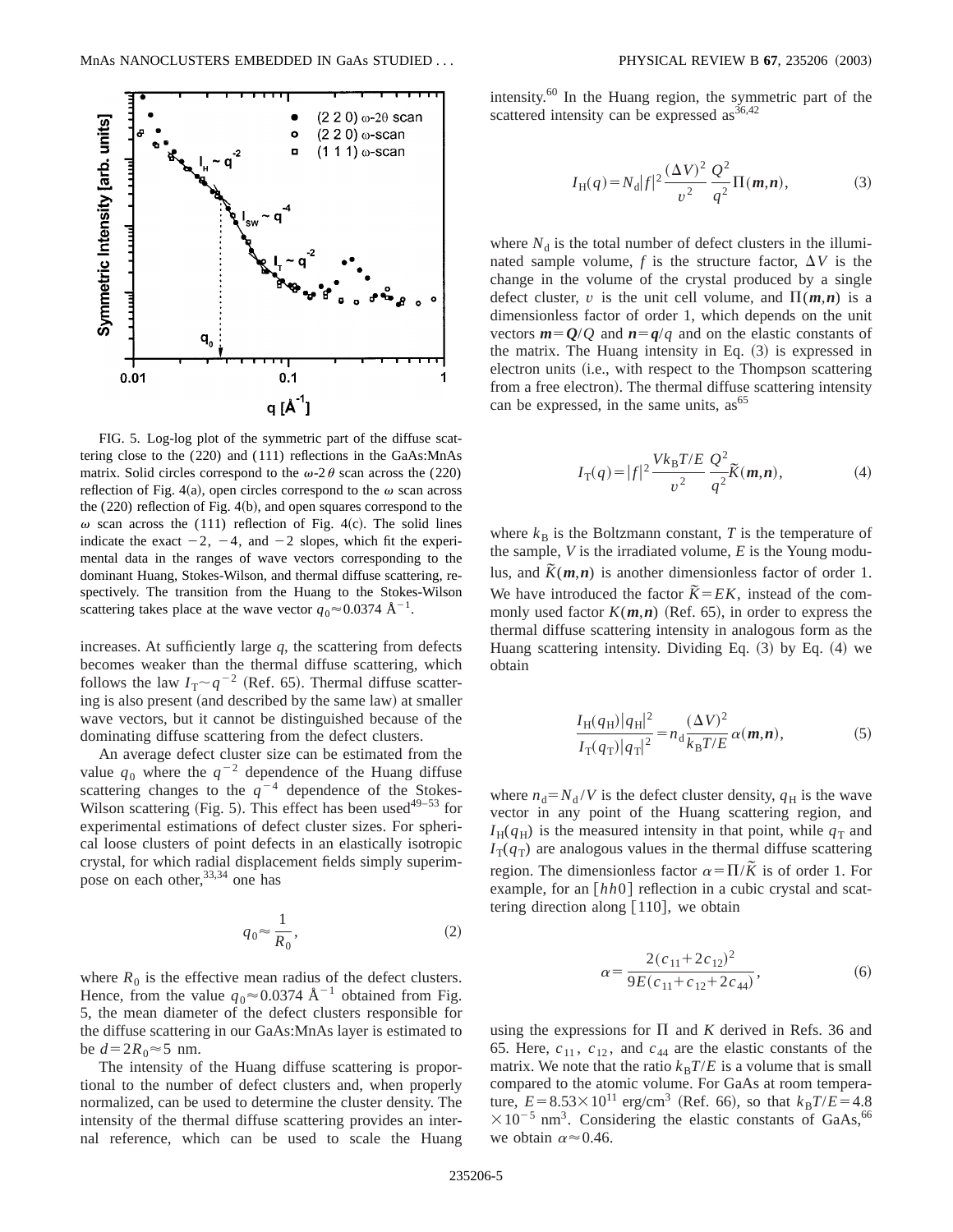The volume change  $\Delta V$  (the misfit volume) can be obtained from the wave vector  $q_0$  by using the relation<sup>42</sup>

$$
q_0 \approx (GC)^{-1/2}.\tag{7}
$$

Here  $C$  is the elastic strength of the defect cluster, which determines the displacement field around it:  $u(r) = C/r^2$ , where  $r$  is the distance to the cluster. The crystal is assumed to be elastically isotropic, so that the displacements are radial. The strength *C* is related to the misfit volume  $\Delta V$  as follows:

$$
C = \frac{1}{12\pi} \frac{1+\sigma}{1-\sigma} \Delta V,\tag{8}
$$

where  $\sigma$  is the Poisson ratio. Taking into account the value of  $q<sub>0</sub>$  obtained above, the change in crystal volume due to a single defect cluster in the granular layer is  $\Delta V \sim 4$  nm<sup>3</sup>. Using this  $\Delta V$  value and the measured intensities of the Huang and thermal diffuse scattering  $(Fig. 5)$ , we obtain from Eq.  $(5)$  the density of defect clusters responsible for the diffuse scattering  $n_d=1.8\times10^{16}$  cm<sup>-3</sup>. This corresponds to a mean distance between clusters  $(n_d)^{-1/3}$   $\sim$  40 nm.

### **IV. DISCUSSION**

Two different average cluster sizes are derived from the analysis of the diffuse and coherent scattering, 5 nm and 18 nm, respectively. Although both sizes refer to average values, they are experimentally well defined, and seem to be representative of two types of clusters present in the granular layer. The larger size clearly relates to clusters having ordered MnAs structure, since the measured Bragg angle is close to that of bulk hexagonal MnAs. The smaller size, probed by the diffuse scattering, relates to defect clusters producing a large distortion in the matrix lattice.

Transmission electron microscopy (TEM) analysis have confirmed the presence of two types of clusters, with different characteristic sizes, in the sample investigated here (Fig. 6). Our previous TEM studies<sup>17</sup> of phase-separated  $(Ga)$ , Mn)As material revealed that three different types of clusters can be formed: (1) large spherical clusters with *hexagonal*  $MnAs$  structure,  $(2)$  small Mn-rich tetrahedral clusters keeping *zinc blende* structure, and (3) small *disordered* Mncontaining clusters inducing a considerable distortion of the lattice. The TEM analysis of the sample investigated here show that there is a high density of small *disordered* clusters and a much lower number of large *hexagonal* MnAs clusters (Fig. 6). Apart from these two types of clusters, the granular layer exhibits high structural quality, and no extended defects have been detected.

The interface between the hexagonal MnAs crystallites and the host matrix is thought to be relaxed to a high extent, so that these clusters induce only a small distortion of the host matrix. The diffuse scattering in the granular layer investigated here is thought to be produced by the disordered Mn-containing clusters, due to the large local lattice distortion that this type of clusters produce. Thus, in the sample investigated here, diffuse and coherent scattering probe different cluster types. The diffuse scattering is sensitive to the



FIG. 6. Cross-sectional bright-field TEM image of two pieces of the annealed  $(Ga, Mn)As/LT-GaAs/GaAs(001)$  sample mounted face to face. The bright diagonal line on the micrograph is due to the glue used to prepare the TEM specimen.

small disordered Mn-containing clusters, and coherent scattering probes the larger hexagonal MnAs crystallites. The vacancy-type nature of the small disordered clusters and the higher packing of the hexagonal MnAs crystallite structure compared to the packing of the zinc blende GaAs structure explain the tensile strain developed in the host matrix  $[Fig.$  $1(b)$ ].

#### **V. CONCLUSIONS**

After thermal annealing of ternary  $(Ga, Mn)As$ , two different types of Mn-containing clusters embedded in the GaAs matrix have been detected by x-ray diffuse and coherent scattering. The analysis of the diffuse scattering revealed the existence of small clusters producing a large distortion of the host lattice. Their average size was estimated to be 5 nm, and they were found to be of vacancy-type nature. Coherent diffraction from larger hexagonal MnAs clusters was detected in grazing-incidence measurements, using synchrotron radiation. Their average size was estimated to be 18 nm, and their lattice was found to be compressed along the [2110] direction, compared to bulk MnAs. Conventional highresolution x-ray diffraction measurements revealed that the zinc blende matrix of the granular layer is under tensile strain along directions parallel to the sample surface.

## **ACKNOWLEDGMENTS**

We thank C. Herrmann and H. P. Schönherr for valuable technical assistance. This work was partly supported by the European Commission through the Human Potential Program under Contract No. HP-CT-2000-00134, QMDS, and by the German Federal Ministry of Education and Research (BMBF) under Contract No. 01BM159.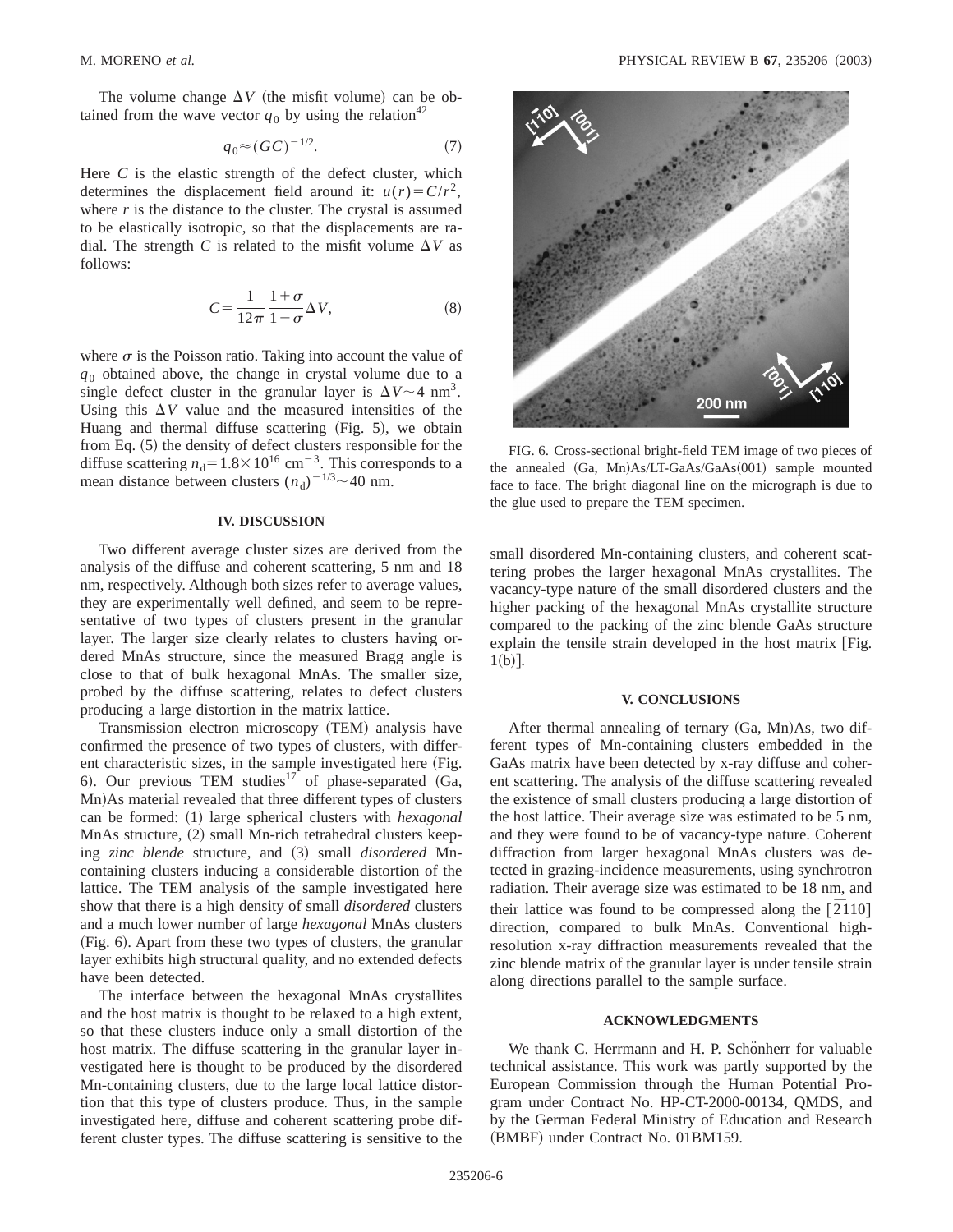- ${}^{2}$ G. Prinz and K. Hathaway, Phys. Today (1995), special issue on magnetoelectronics (1995), edited by G. Prinz and K. Hathaway.
- <sup>3</sup>G.A. Prinz, J. Magn. Magn. Mater. **200**, 57 (1999).
- 4H. Ohno, F. Matsukura, and Y. Ohno, Solid State Commun. **119**, 281 (2001).
- $5$ D.D. Awschalom, M.E. Flatte, and N. Samarth, Sci. Am.  $286(6)$ , 66 (2002).
- <sup>6</sup> J. De Boeck, W. Van Roy, V. Motsnyi, Z. Liu, K. Dessein, and G. Borghs, Thin Solid Films **412**, 3 (2002).
- <sup>7</sup> J. De Boeck, W. Van Roy, J. Das, V. Motsnyi, Z. Liu, L. Lagae, H. Boeve, K. Dessein, and G. Borghs, Semicond. Sci. Technol. **17**, 342 (2002).
- <sup>8</sup>H. Ohno, J. Magn. Magn. Mater. **242**, 105 (2002).
- <sup>9</sup> R.P. Cowburn, J. Magn. Magn. Mater. **242**, 505 (2002).
- <sup>10</sup> J.B. Dai, J.K. Tang, S.T. Hsu, and W. Pan, J. Nanosci. Nanotechnol. 2, 281 (2002).
- <sup>11</sup> J. De Boeck, R. Oesterholt, H. Bender, A. Van Esch, C. Bruynseraede, C. Van Hoof, and G. Borghs, J. Magn. Magn. Mater. **156**, 148 (1996).
- <sup>12</sup> J. De Boeck, R. Oesterholt, A. Van Esch, H. Bender, C. Bruynseraede, C. Van Hoof, and G. Borghs, Appl. Phys. Lett. **68**, 2744  $(1996)$ .
- 13H. Akinaga, J. De Boeck, G. Borghs, S. Miyanishi, A. Asamitsu, W. Van Roy, Y. Tomioka, and L.H. Kuo, Appl. Phys. Lett. **72**, 3368 (1998).
- <sup>14</sup>H. Akinaga, S. Miyanishi, K. Tanaka, W. Van Roy, and K. Onodera, Appl. Phys. Lett. **76**, 97 (2000).
- 15M. Tanaka, H. Shimizu, and M. Miyamura, J. Cryst. Growth **227**, 839 (2001).
- <sup>16</sup>H. Shimizu and M. Tanaka, J. Appl. Phys. **89**, 7281 (2001).
- $17$ M. Moreno, A. Trampert, B. Jenichen, L. Däweritz, and K.H. Ploog, J. Appl. Phys. 92, 4672 (2002).
- <sup>18</sup>P.J. Wellmann, J.M. Garcia, J.-L. Feng, and P.M. Petroff, Appl. Phys. Lett. **71**, 2532 (1997).
- <sup>19</sup>P.J. Wellmann, J.M. Garcia, J.-L. Feng, and P.M. Petroff, Appl. Phys. Lett. **73**, 3291 (1998).
- 20S.U. Yuldashev, Y. Shon, Y.H. Kwon, D.J. Fu, D.Y. Kim, H.J. Kim, T.W. Kang, and X. Fan, J. Appl. Phys. **90**, 3004 (2001).
- 21H. Akinaga, M. Mizuguchi, T. Manago, E. Ganshina, A. Granovsky, I. Rodin, A. Vinogradov, and A. Yurasov, J. Magn. Magn. Mater. 242, 470 (2002).
- <sup>22</sup> J.M. Daughton, Thin Solid Films **216**, 162 (1992).
- 23H. Shimizu, M. Miyamura, and M. Tanaka, Appl. Phys. Lett. **78**,  $1523 (2001).$
- 24B. Jenichen, W. Braun, V.M. Kaganer, A.G. Shtukenberg, L. Däweritz, C.G. Schulz, K.H. Ploog, and A. Erko, Rev. Sci. Instrum. **74**, 1267 (2003).
- <sup>25</sup> J.W. Du Mond, Phys. Rev. **52**, 872 (1937).
- <sup>26</sup> W.J. Bartels, J. Vac. Sci. Technol. B 1, 338 (1983).
- $27$ The Mn content was estimated using Vegard's law, considering for (Ga, Mn)As the same elastic constants as for GaAs, and neglecting the strain induced by  $\text{As}_{\text{Ga}}$  antisites, which are likely to be present.
- $28$  A. Trampert (unpublished).
- <sup>29</sup> R. Feidenhans'l, Surf. Sci. Rep. **10**, 105 (1989).
- <sup>30</sup>The bulk MnAs interplanar distance along the  $\left[2110\right]$  direction has been calculated considering for the hexagonal MnAs structure the lattice constants:  $a = 3.72$  Å and  $c = 5.71$  Å, taken from *Powder Diffraction File*, ICCD, Swarthsmoor, Pennsylvania, No. PDF 280644.
- <sup>31</sup>P. Scherrer, Nachr. Göttinger Gesell. 98, (1918); Zsigmondy's Kollordchemie, 3rd ed., p. 394.
- <sup>32</sup> B.E. Warren, *X-Ray Diffraction* (Dover, New York, 1990).
- <sup>33</sup> P.H. Dederichs, Phys. Rev. B 1, 1306 (1970).
- <sup>34</sup> P.H. Dederichs, Phys. Rev. B **4**, 1041 (1971).
- $^{35}$ H. Trinkaus, Z. Angew. Phys. 31, 229  $(1971)$ .
- <sup>36</sup>H. Trinkaus, Phys. Status Solidi B **51**, 307 (1972).
- <sup>37</sup>H. Trinkaus, Phys. Status Solidi B **54**, 209 (1972).
- <sup>38</sup> P.H. Dederichs, J. Phys. F: Met. Phys. 3, 471 (1973).
- 39P. Ehrhart, H. Trinkaus, and B.C. Larson, Phys. Rev. B **25**, 834  $(1982).$
- 40S. Iida, B.C. Larson, and J.Z. Tischler, J. Mater. Res. **3**, 267  $(1988).$
- $41$  V. Holy and J. Kubena, Phys. Status Solidi B  $170$ , 9 (1992).
- 42M.A. Krivoglaz, *X-Ray and Neutron Diffraction in Nonideal Crystals* (Springer-Verlag, Berlin).
- <sup>43</sup> H. Peisl, J. Appl. Crystallogr. **8**, 143 (1975).
- <sup>44</sup>P. Ehrhart, J. Nucl. Mater. **216**, 170 (1994).
- <sup>45</sup> J.E. Thomas, T.O. Baldwin, and P.H. Dederichs, Phys. Rev. B **3**, 1167 (1971).
- <sup>46</sup>P. Ehrhart and W. Schilling, Phys. Rev. B **8**, 2604 (1973).
- 47B.C. Larson and F.W. Young, Jr., Z. Naturforsch. A **28A**, 626  $(1973).$
- <sup>48</sup> J.R. Patel, Appl. Crystallogr. 8, 186 (1975).
- 49K. Lal, B.P. Singh, and A.R. Verma, Acta Crystallogr., Sect. A: Cryst. Phys., Diffr., Theor. Gen. Crystallogr. 35, 286 (1979).
- <sup>50</sup>W. Mayer and H. Peisl, J. Nucl. Mater. **108/109**, 627 (1982).
- <sup>51</sup> A.A. Lomov, P. Zaumseil, and U. Winter, Acta Crystallogr., Sect. A: Found. Crystallogr. **41**, 223 (1985).
- 52S. Hahn, F.A. Ponce, W.A. Tiller, V. Stojanoff, D.A.P. Bulla, and J. Castro, J. Appl. Phys. **64**, 4454 (1988).
- 53K. Lal and G. Bhagavannarayana, J. Appl. Crystallogr. **22**, 209  $(1989).$
- 54S. Grotehans, G. Wallner, E. Burkel, H. Metzger, J. Peisl, and H. Wagner, Phys. Rev. B 39, 8450 (1989).
- 55M. Yoon, B.C. Larson, J.Z. Tischler, T.E. Haynes, J.-S. Chung, G.E. Ice, and P. Zschack, Appl. Phys. Lett. **75**, 2791 (1999).
- 56P. Partyka, Y. Zhong, K. Nordlund, R.S. Averback, I.M. Robinson, and P. Ehrhart, Phys. Rev. B 64, 235207 (2001).
- <sup>57</sup>K. Karsten and P. Ehrhart, Phys. Rev. B **51**, 10 508 (1995).
- 58P.O. Renault, A. Declemy, P. Leveque, C. Fayoux, M. Bessiere, S. Lefebvre, C. Corbel, and L. Baroux, J. Appl. Phys. **82**, 609  $(1997).$
- <sup>59</sup> A.N. Morozov and V.T. Bublik, J. Cryst. Growth 97, 475 (1989).
- 60L.A. Charnyi, K.D. Sherbachev, and V.T. Bublik, Phys. Status Solidi A 128, 303 (1991).
- 61L.A. Charniy, A.N. Morozov, V.T. Bublik, K.D. Scherbachev, I.V. Stepantsova, and V.M. Kaganer, J. Cryst. Growth **118**, 163  $(1992).$

 ${}^{1}$ G.A. Prinz, Science 250, 1092 (1990).